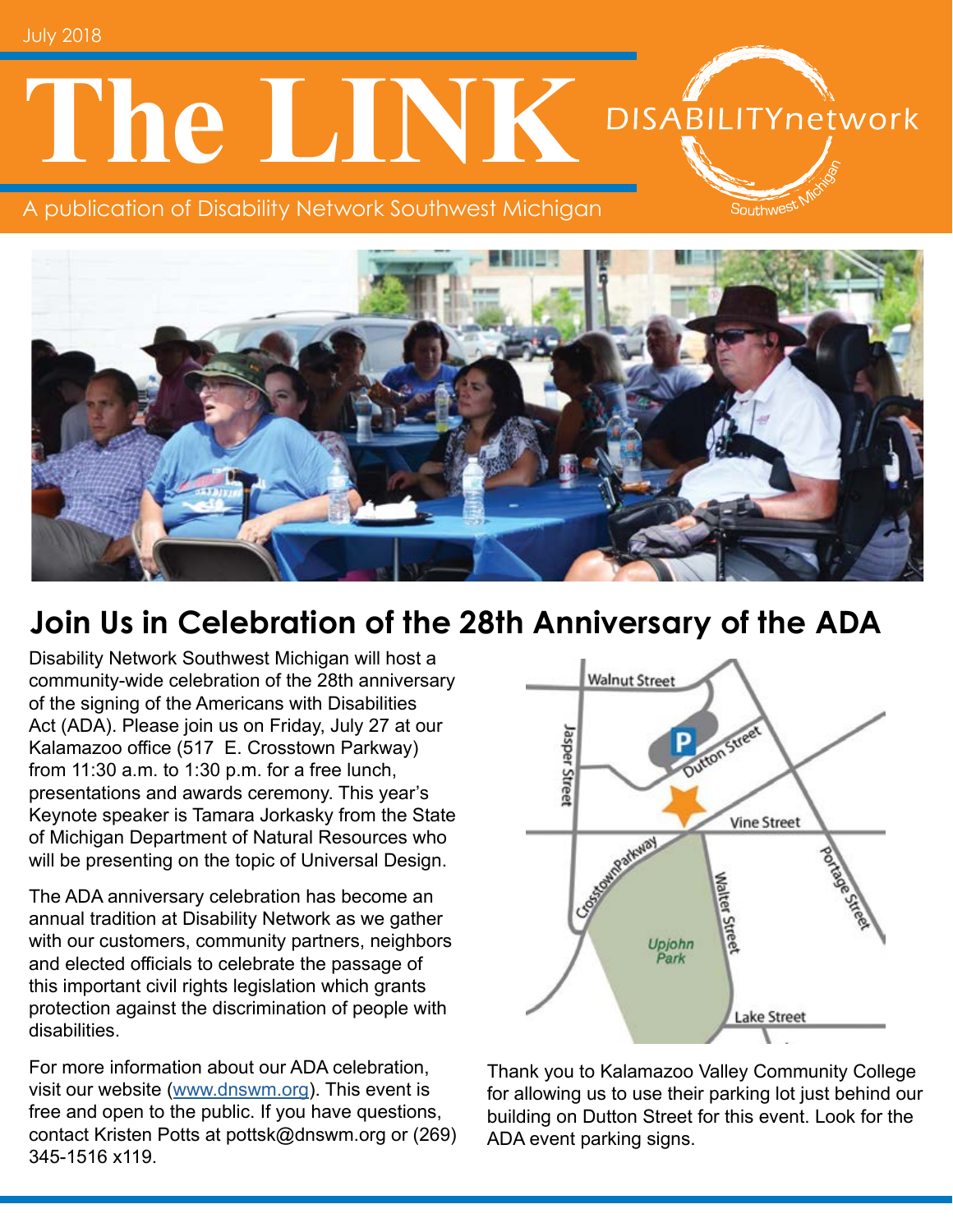## **Disability Pride Workshops**

Society sends messages to people with disabilities that disability is "bad" something we should fix, change or hide. **We don't agree!** 

At our Disability Pride workshops we will explore and celebrate our disabilities as an important part of who we are.

#### Join Us for Pride Events throughout the Region.

These free workshops are for people with disabilities and presented by people with disabilities. Select the location that works best for you.

These workshops are free; however, we ask that you pre-register with Miranda at grunwellm@dnswm.org or 269-345-1516 x120. Let us know if you need an accommodation to attend.

#### **St. Joseph:**

DISABILITY<br>PRIDE

Friday, August 10 | 1:00 - 3:00 p.m. Disability Network Southwest Michigan 2900 Lakeview Ave., St. Joseph

#### **Kalamazoo:**

Friday, August 24 | 10:00 a.m. - 12:00 p.m. Disability Network Southwest Michigan 517 E. Crosstown Pkwy., Kalamazoo

#### **Battle Creek:**

Friday, September 21 | 1:00 - 3:00 p.m. The Kool Family Community Center 200 W. Michigan Ave., Battle Creek

For more information, visit our website at [www.dnswm.org.](http://www.dnswm.org/disability-pride-2018/)

#### Our Publications:

The LINK is our quarterly newsletter, available in printed format or emailed in electronic format.

Disability Digest is a

monthly e-newsletter focused on Disability Rights issues and upcoming Disability Network happenings. Available in electronic format only.

You can sign up online for our publications at www.dnswm.org, or contact Dale at [abbottd@dnswm.org](mailto:abbottd%40dnswm.org?subject=) or (269) 345-1516 x123.

Current and past issues of our publications are available on our website at [www.dnswm.org.](http://www.dnswm.org/)

This newsletter is available in alternative format upon request.

#### Support Our Work:

You can help support the work we do with a taxdeductible donation to Disability Network. Visit our website to donate online or call Kristen at (269) 345-1516 x119.

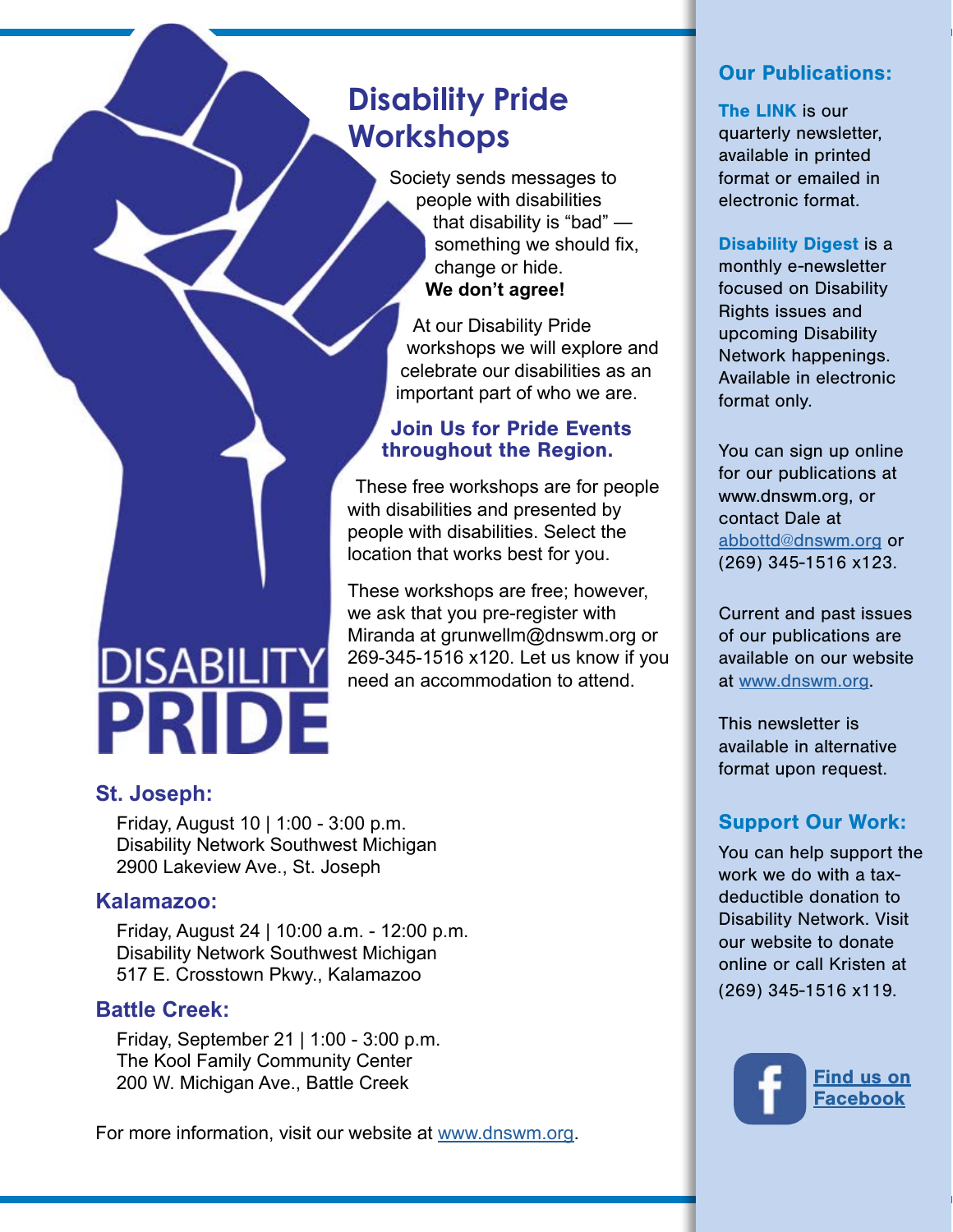#### Disability Network Southwest Michigan

Serving 8 counties in Southwest Michigan:

#### **BARRY BERRIEN BRANCH CALHOUN CASS** KALAMAZOO ST. JOSEPH VAN BUREN

#### Office Locations:

517 E. Crosstown Pkwy Kalamazoo, MI 49001 (269) 345-1516

2900 Lakeview Avenue St. Joseph, MI 49085 (269) 985-0111

For the accessibility and well-being of our employees and visitors, Disability Network Southwest Michigan is a fragrance-free office. Please do not wear perfume, cologne or other scented products when visiting.

#### Mission Statement:

We educate and connect people with disabilities to resources while advocating social change.

#### Vision Statement:

Our vision is a community that values disability as human diversity, free of attitudinal barriers, where all people benefit with full access and inclusion.

## **Say YES to Seniors in Kalamazoo County!**

Disability Network Southwest Michigan is proud to be a partner of the *Say Yes to Seniors* campaign the Senior Millage Planning

Committee in Kalamazoo County. Kalamazoo is one of only ten counties in the state of Michigan that does not have a senior millage.

The proposed millage would be used to support in-home and community services for seniors. This encompasses basic needs, such as home safety and repair, including ramps, home delivered meals, and in-home care services. Successful passage of this millage would make a significant difference in keeping seniors safe and living independently in their own homes.

More than 50,000 seniors (age 60+) live in Kalamazoo County. Thousands lack the physical, emotional, mental, or financial means to care for themselves

fully. A Senior Millage will provide essential, affordable services for these vulnerable citizens and their caregivers and help them age in

> place with the safety, dignity, and quality of life they deserve.

The millage being sought by this

campaign is a modest

**ENIORS** 

.35 mill increase which equates to \$35 a year (less than \$3 a month) for a home with a taxable value of \$100,000. However the impact for seniors in Kalamazoo is a significant \$2.8 million annually for six years.

For more information about the Say Yes to Seniors campaign visit their website at [www.sayyestoseniors.org](https://www.sayyestoseniors.org/).

If you live in Kalamazoo County, mark your calendar and be sure to get out and **vote on August 7** to support independent living and the needs of seniors in our community!

## **Meet the Newest Members of our Team**







**Laurie Grimm Max Hornick Pam Burpee**

**Laurie Grimm** is our Ramp-Up Coordinator. Laurie will be working out of our Kalamazoo office and serving all 8 counties in our region.

**Max Hornick** is our Travel Trainer & Transit Outreach Specialist in Kalamazoo County.

**Pam Burpee** is our Advocacy Coordinator. Pam will be working out of our Kalamazoo office and serving all 8 counties in our region.

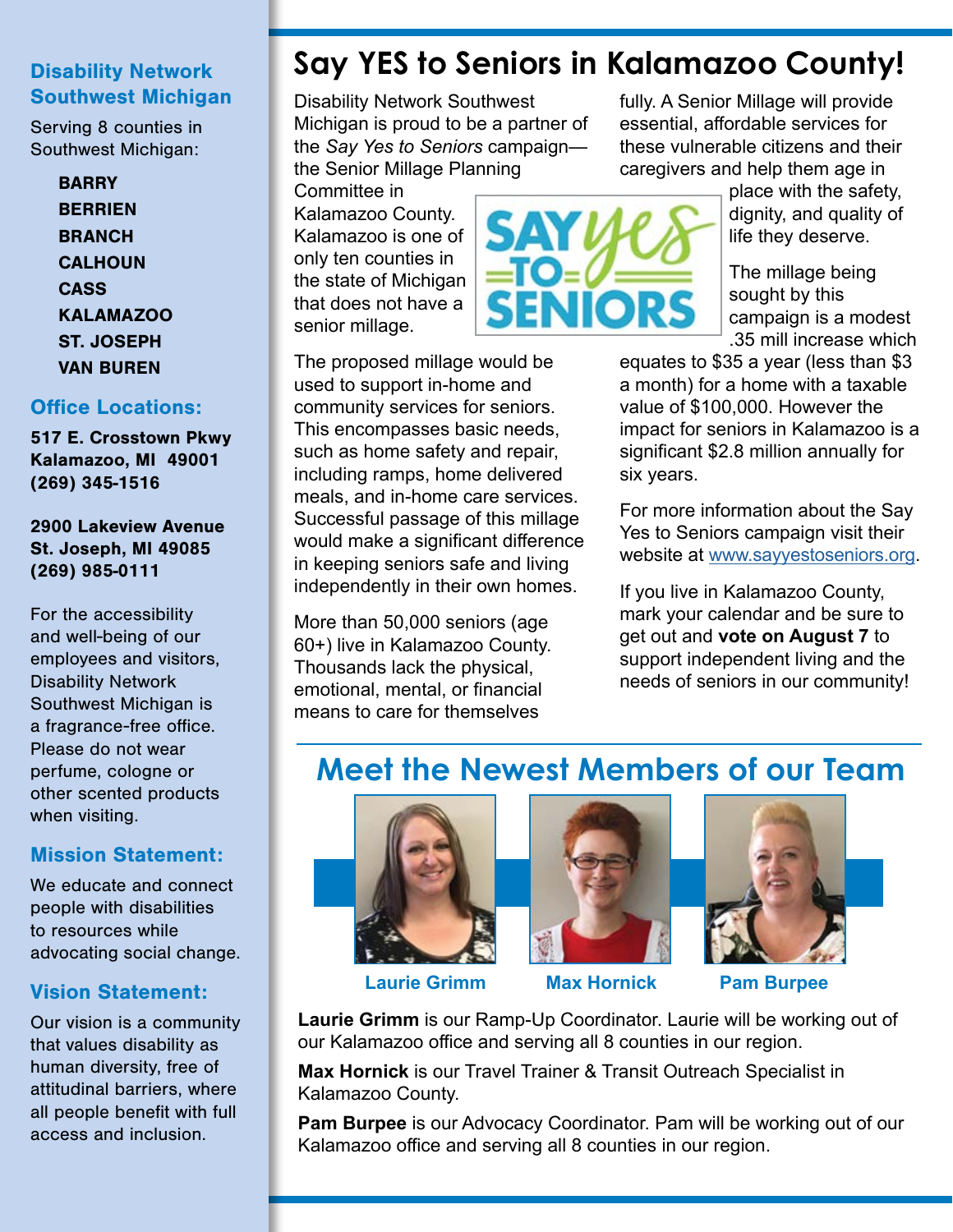

Disability Network's annual Ramp-a-Thon kicks off at the ADA celebration on July 27. Ramp-a-Thon raises money to construct or purchase ramps for people with mobility disabilities across our service area. A ramp makes it possible to do something as basic as getting to the mailbox, as important as getting to doctor appointments, and as critical as being able to get out of their home in the event of an emergency. Ramps allow everyone equal opportunity to be a vibrant part of their community.

Please consider a donation to Ramp-a-Thon between now and August 31. You can make a donation at our ADA celebration on July 27, donate online at [www.dnswm.org](http://www.dnswm.org/about-us/our-stories/) or drop a check in the mail to:

Ramp-a-Thon / Disability Network

517 E. Crosstown Parkway Kalamazoo, MI 49001

## **Charting the Course: Meet Joyce**

Joyce is 80 years old and lives alone. Her right leg was amputated above the knee and she was feeling trapped in her home because it was very difficult getting in and out without assistance. Disability Network Southwest Michigan collaborated with Senior Services of Southwest Michigan to raise the funds and the volunteer crew to build a ramp on Joyce's home.

Joyce is very grateful to now be able to leave her home, access Metro County Connect van service and move around her community independently. It is also a relief to Joyce to know that in the case of an emergency, she will not be trapped in her house.

Our Ramp-Up program is one way Disability Network helps prepare people with disabilities for their path forward. At Disability Network Southwest



Michigan, we are helping people with disabilities chart their course to increased independence in a more inclusive community. We cannot do this important work without your support. To learn more about our programs and services, visit our website at [www.dnswm.org](http://www.dnswm.org/) or find us on [Facebook](https://www.facebook.com/DNSWM/?ref=bookmarks).



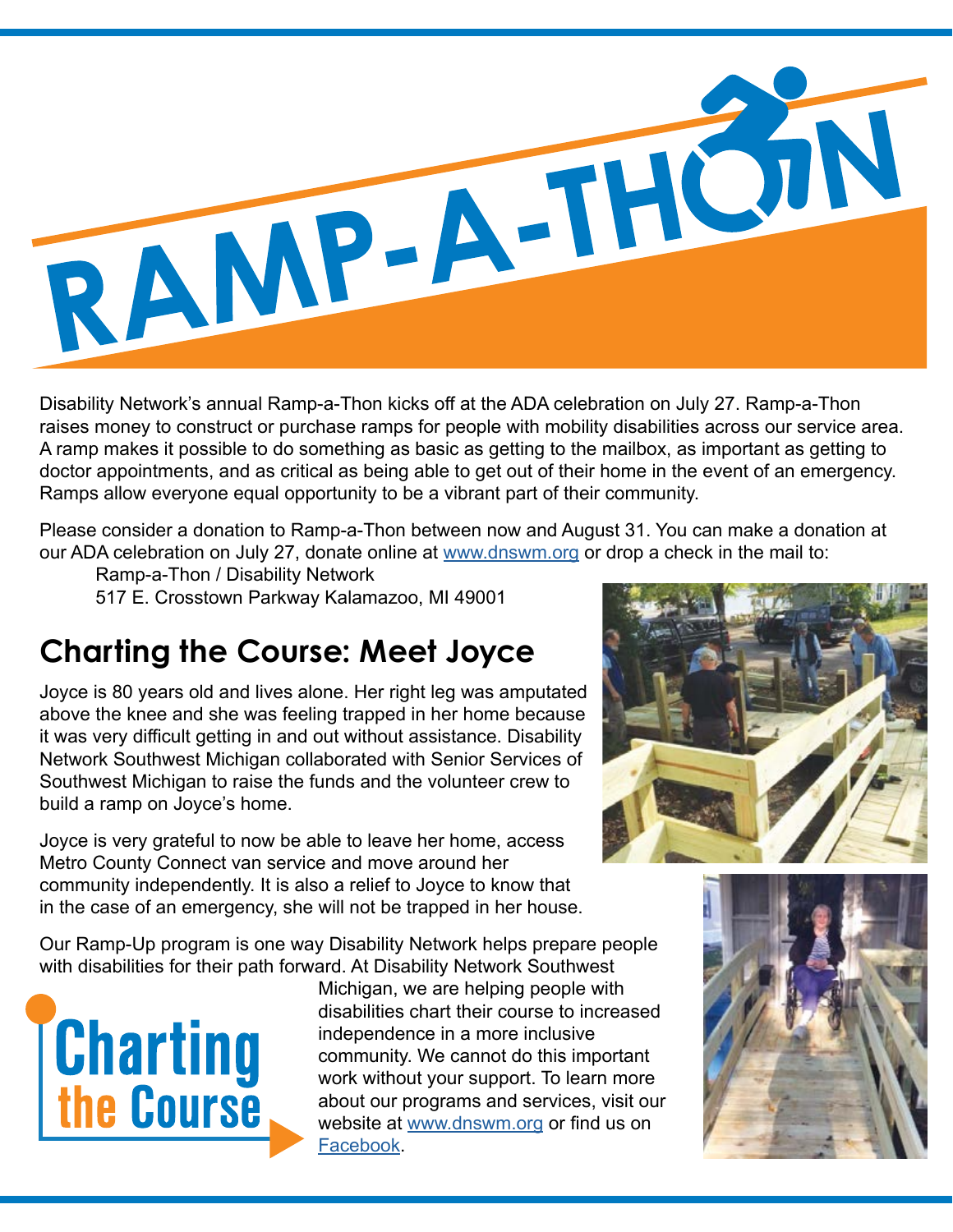#### **LUNCHTIME BOOK CLUB**

### **The Fault in Our Stars** by John Green

We will be discussing the book AND watch the movie! Join us in either our Kalamazoo or St. Joseph office.

#### **Wednesday, August 1, 12:00 noon–2:30 p.m. Meets in both our Kalamazoo & St. Joseph offices**

**RSVP: Kalamazoo St. Joseph** Leatrice Cindy (269) 345-1516 x118 (269) 985-0111

fullertonl@dnswm.org grayc@dnswm.org

Despite the tumor-shrinking medical miracle that has bought her a few years, Hazel has never been anything but terminal. But when a gorgeous plot-twist named Augustus Waters suddenly appears at Cancer Kid Support Group, Hazel's story is about to be completely rewritten.

Insightful, bold, irreverent, and raw, The Fault in Our Stars is award-winning-author John Green's most ambitious and heartbreaking work yet, brilliantly exploring the funny, thrilling, and tragic business of being alive and in love.

For more information about the Lunchtime Book Club, visit [www.dnswm.org/connect/book-club](http://www.dnswm.org/connect/book-club/).

## **WORKSHOP Ableism 101:** Everything you know about disability is (probably) wrong!



In it's simplest form, ableism is the belief system that tells us it is better to be nondisabled than it is to be disabled. Ableism also examines disability discrimination on a systemic level by looking at the ways our society designs physically and socially segregated systems.

Join us as we discuss and dismantle harmful cultural ideas around disability.

At this workshop you will have the opportunity to:

- Explore how the language we use around disability is a key component to supporting equality or perpetuating stigma
- Identify and challenge your own unconscious bias around disability
- Learn how to support the disability rights and disability justice community in Southwest Michigan

This workshop is being offered in two locations; choose the one that works best for you.

#### **Kalamazoo: St. Joseph:**

**Wednesday, September 19 Wednesday, September 26 1:30 – 4:00 p.m. 1:30 – 4:00 p.m.** 517 E. Crosstown Parkway 2900 Lakeview Avenue Kalamazoo, MI 49001 St Joseph, MI 49085

**Register:** Workshops are free; however, we ask that you per-register by contacting Miranda at grunwellm@dnswm.org or (269) 345-1516 x 120. Let us know if you need an accommodation to participate.